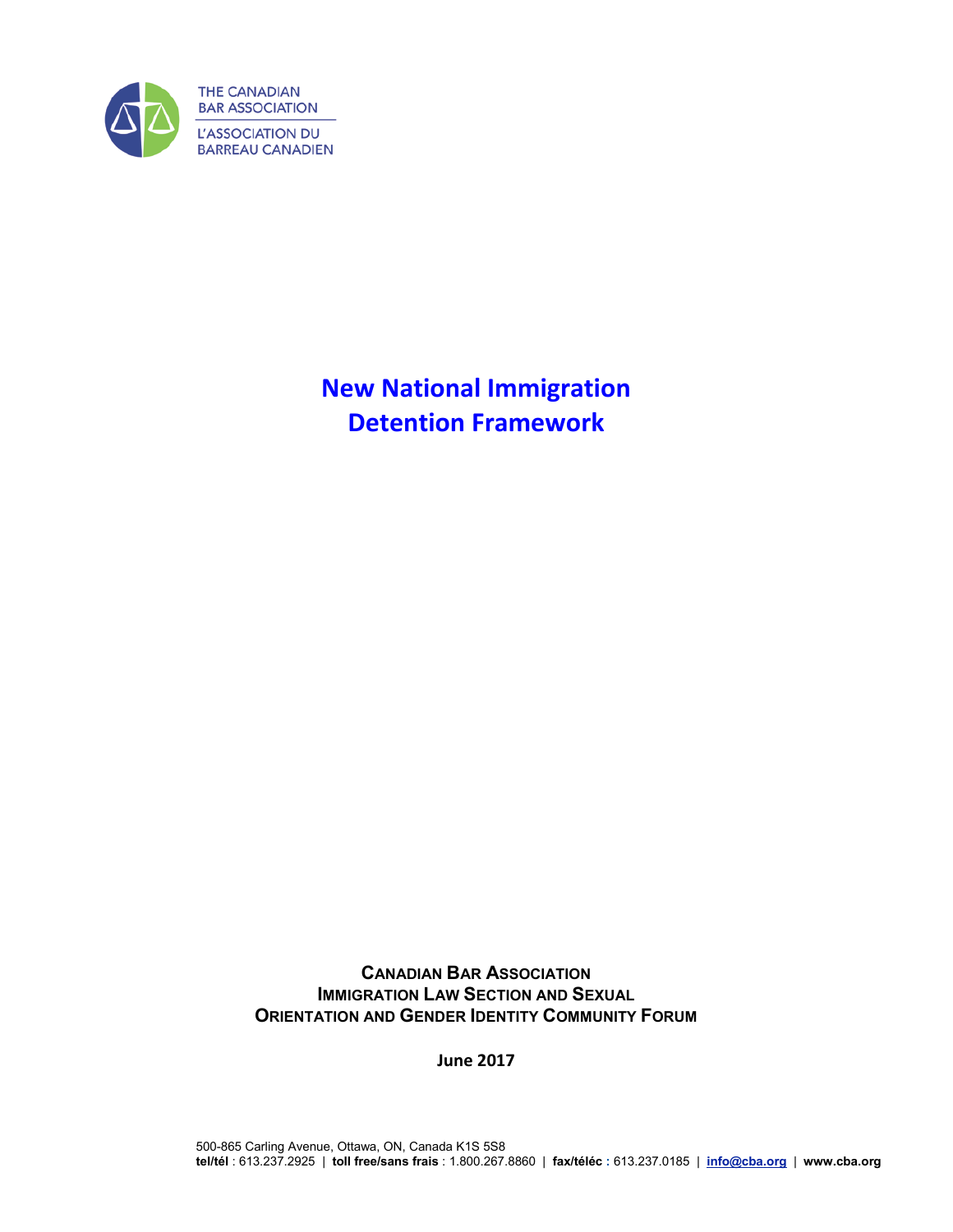### **PREFACE**

The Canadian Bar Association is a national association representing 36,000 jurists, including lawyers, notaries, law teachers and students across Canada. The Association's primary objectives include improvement in the law and in the administration of justice.

This submission was prepared by the CBA Immigration Law Section and Sexual Orientation and Gender Identity Community Forum, with assistance from the Legislation and Law Reform Directorate at the CBA office. The submission has been reviewed by the Legislation and Law Reform Committee and approved as a public statement of the CBA Immigration Law Section and Sexual Orientation and Gender Identity Community Forum.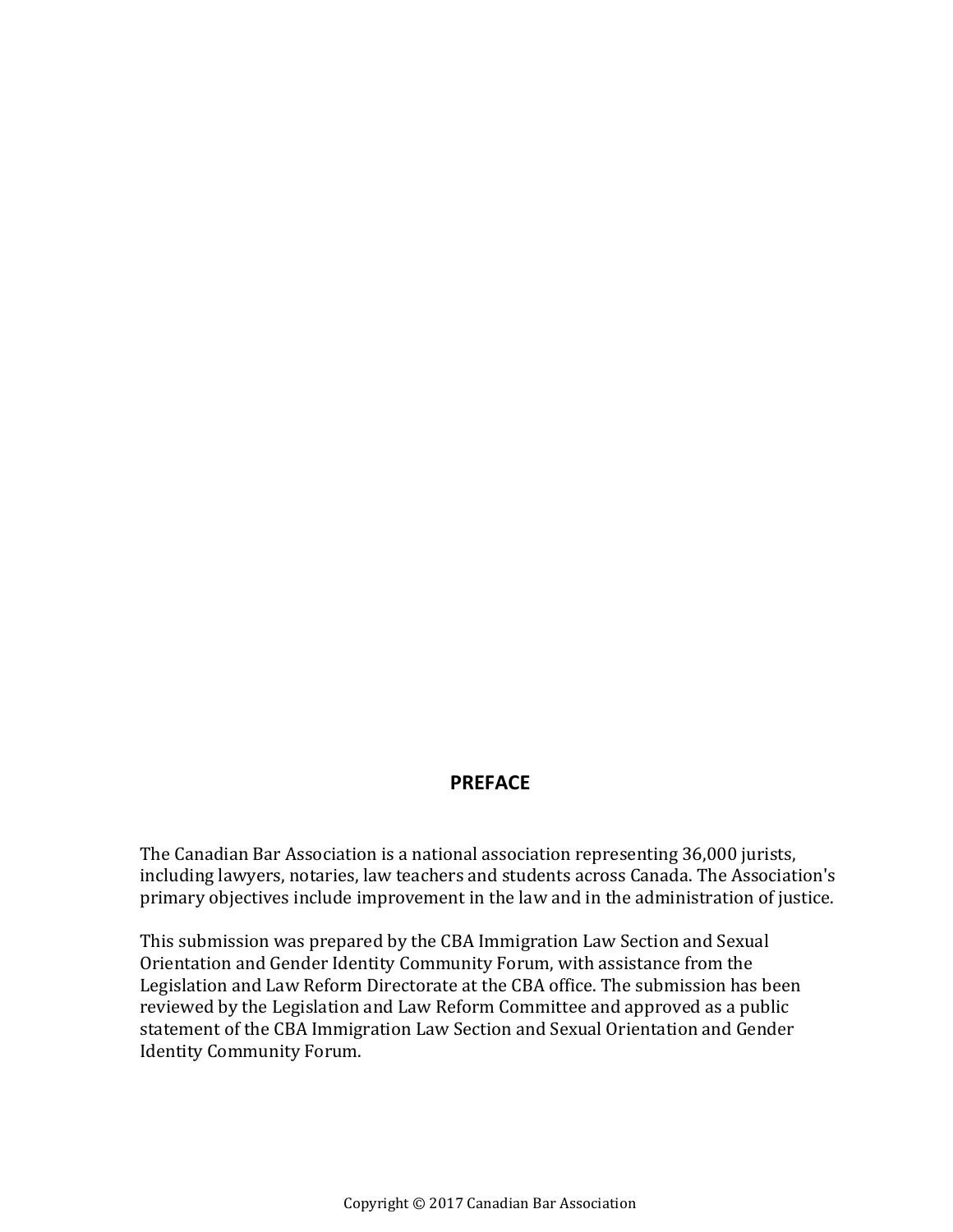## **TABLE OF CONTENTS**

# **New National Immigration Detention Framework**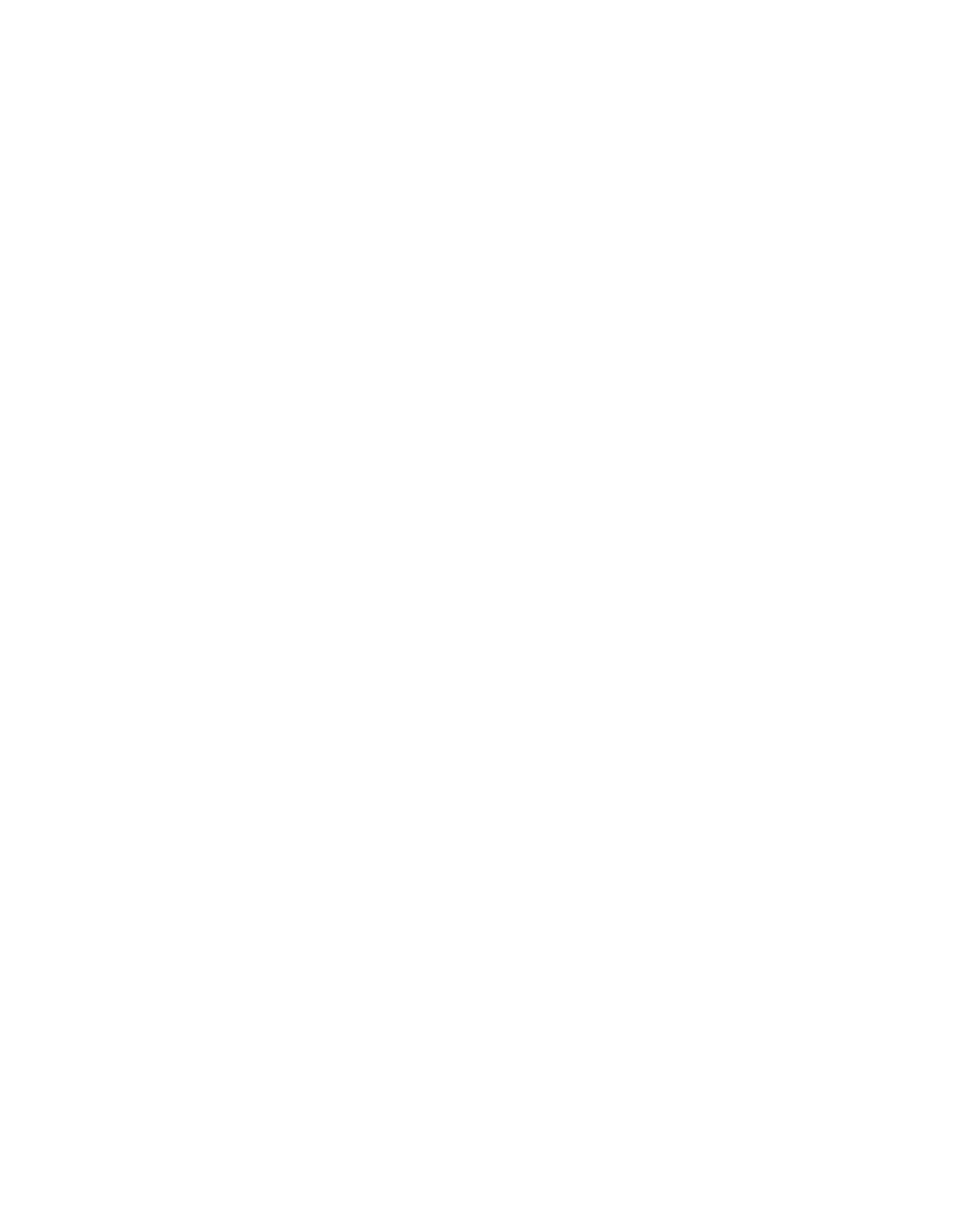# **New National Immigration Detention Framework**

## <span id="page-4-0"></span>**I. INTRODUCTION**

The Canadian Bar Association Immigration Law Section and the Sexual Orientation and Gender Identity Community Forum (CBA Sections) appreciate the opportunity to comment on the Canadian Border Services Agency's New National Immigration Detention Framework.

The Canadian Bar Association is a national association representing over 36,000 jurists, including lawyers, notaries, law teachers and students across Canada. Our primary objectives include improvement in the law and in the administration of justice.

The Immigration Law Section members practice in all areas of immigration law, delivering professional advice and representation in the Canadian immigration system to clients in Canada and abroad. SOGIC is a forum for the exchange of information, ideas and action on legal issues relating to sexual orientation and gender identity.

The CBA Sections congratulate the Government of Canada on its efforts to implement a new National Immigration Detention Framework. We agree with many of the recommendations in the January 2017 Summary Report of the Framework and Stakeholder Roundtable Discussions.

We will not address each recommendation in the Summary Report, but will focus on four issues of particular concern to our members: CBSA oversight; minors and detention; videoconferencing; and gender identity and discretion.

## <span id="page-4-1"></span>**II. CBSA OVERSIGHT**

The CBA Sections continue to urge the federal government to implement an independent and effective complaints and monitoring mechanism for the CBSA.[1](#page-4-2) The need for oversight is particularly important in the detention context.

1 *See* Canadian Bar Association, Our Security our Rights: National Security Green Paper, 2016 (December 20, 2016), availabl[e online \(](http://www.cba.org/CMSPages/GetFile.aspx?guid=82a13ac6-df5c-472a-969b-b832bb18f87d)http://ow.ly/WJvH30cqK6W).

<span id="page-4-2"></span> $\mathbf{1}$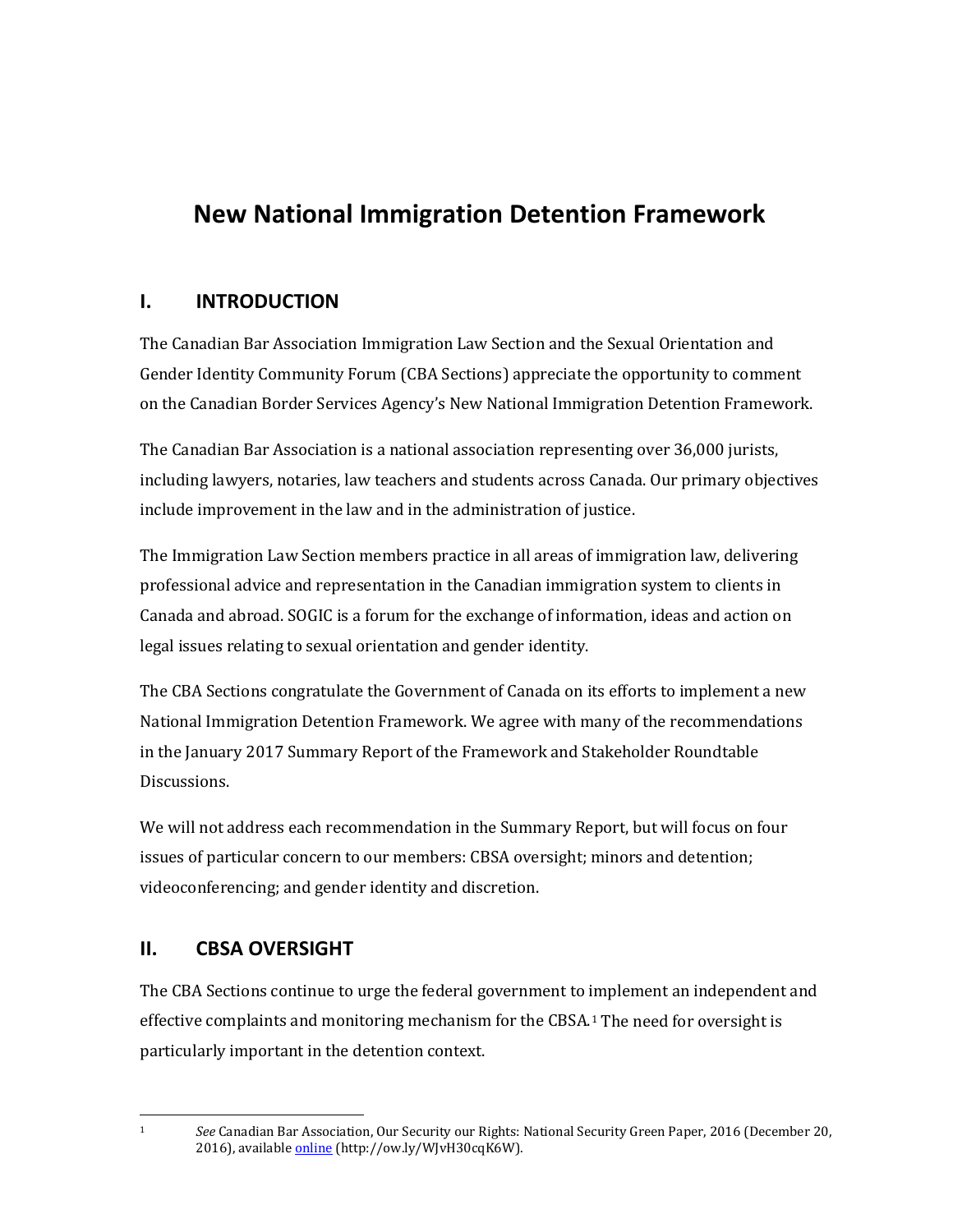#### **RECOMMENDATION**

**1. The CBA Sections recommend that the federal government implement an effective, independent complaints and monitoring mechanism for the CBSA.**

## <span id="page-5-0"></span>**III. MINORS AND DETENTION**

The CBA Sections have expressed broad concerns about the immigration detention of minors. A *Statement against the Immigration Detention of Children* was endorsed by the CBA, along with nearly 400 other signatories in October 2016.[2](#page-5-1) The *Statement* followed the report of the University of Toronto International Human Rights Program, *No Life for a Child*, which highlighted that "life in immigration detention is woefully unsuited for children."<sup>[3](#page-5-2)</sup>

From 2010 to 2014, approximately 242 children were detained each year in Canada. This includes unaccompanied minors and children detained with their parents. It does not include children with Canadian citizenship who are not formally detained but live in detention facilities with a parent as *de facto* detainees.[4](#page-5-3)

In its 2012 report on Canada's compliance with the United Nations *Convention on the Rights of the Child* (CRC), the Committee on the Rights of the Child expressed deep concern that, "the frequent detention of asylum-seeking children is being done without consideration for the best interests of the child."[5](#page-5-4)

In its 2016 Annual Report, the Canadian Human Rights Commission also expressed concern about immigration detention, focusing on the experiences of migrant children. The Commission called for independent monitoring and oversight of CBSA in relation to migrants

<span id="page-5-1"></span> $\overline{2}$ <sup>2</sup> *See* Canadian Bar Association, *A Statement against the Immigration Detention of Children* (October 2016), availabl[e online \(](http://www.cba.org/Our-Work/Submissions-(1)/Submissions/2016/October/A-Statement-Against-the-Immigration-Detention-of-C)http://ow.ly/BgWf30cbS94). See also Canadian Bar Association, National Magazine, *Let the children go: The detention of immigrants is hard on the kids* (October, 2016), availabl[e online](http://www.nationalmagazine.ca/Blog/October-2016/Let-the-children-go-The-detention-of-immigrants-is.aspx) (http://ow.ly/Kl9h30cozsI).

<span id="page-5-2"></span><sup>3</sup> *See* University of Toronto, *No life for a child: A roadmap to end immigration detention of children and family separation* (2016) at p. 5, availabl[e online \(](http://ihrp.law.utoronto.ca/utfl_file/count/PUBLICATIONS/Report-NoLifeForAChild.pdf)http://ow.ly/sNJi30cozBF).

<span id="page-5-3"></span><sup>4</sup> *Ibid*, at p. 9

<span id="page-5-4"></span><sup>5</sup> *See* United Nations, Committee on the Rights of the Child, *Consideration of reports submitted by States parties under article 44 of the Convention - Concluding observations: Canada* (October, 2012), at para. 73, available **online** (http://ow.ly/ybSs30cozGk).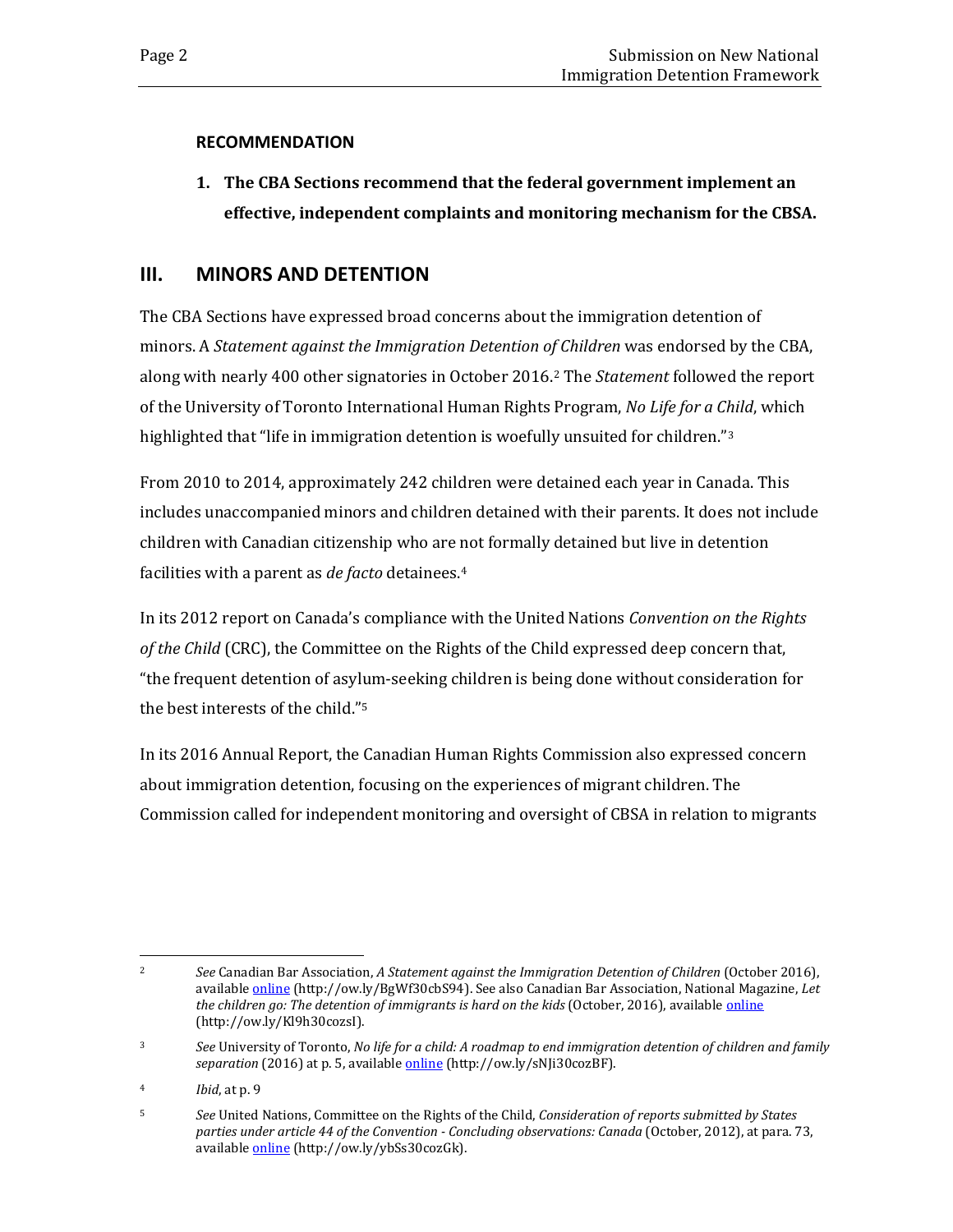and other foreign nationals in detention. The Commission also urged that immigration detainees have access the protections of the *Canadian Human Rights Act*[.6](#page-6-0)

Children who live in detention are subject to many hardships, including surveillance, frequent searches and restricted mobility in detention facilities. They have few opportunities to socialize with other children, minimal recreational opportunities and inadequate education due to inconsistent frequency and quality. They may also have limited opportunities to interact with their fathers or other male family members due to segregation in immigration holding centres. The lack of balanced meals is also a concern, as is the limited access to specialized medical and mental health services.[7](#page-6-1)

Children who live in detention for even brief periods experience significant psychological harm that persists even after they are released. Not surprisingly, they experience increased symptoms of depression, anxiety, post-traumatic stress and suicidal ideation, as well as developmental delays and behavioural issues.[8](#page-6-2) Detained parents also experience negative mental health consequences, which in turn affects their ability to care for their children. Even when children are not detained, they may be separated from their detained parents and placed in the care of a child protection agency, resulting in similar negative consequences.

The current practice of detaining minors or separating families for immigration purposes contravenes Canada's domestic and international human rights obligations. These include obligations under the CRC, that the best interests of the child be a governing consideration in all actions concerning children.[9](#page-6-3) The CRC obligations also include recognizing a child's right not to be separated from their parents except if it is in their best interests, to education, to the highest standard of health, to an adequate standard of living, and to rest, leisure and play.[10](#page-6-4)

The detention of minors and their families must be avoided if at all possible. Unaccompanied minors and families with children should be offered alternatives to detention. These might include registration requirements, deposit of documents, reasonable bond or bail conditions,

<span id="page-6-0"></span><sup>6</sup> 6 *See* Canadian Human Rights Commission, *2016 Annual Report to Parliament,* at p. 42, availabl[e online](http://www.chrcreport.ca/assets/pdf/CHRC-Annual-2016-EN-web.pdf) (http://ow.ly/rZP630cozKN).

<span id="page-6-1"></span><sup>7</sup> *Supra* note 2 at p. 5

<span id="page-6-2"></span><sup>8</sup> *Ibid*

<span id="page-6-3"></span><sup>9</sup> *See* United Nations, *Convention on the Rights of the Child*, 28 May 1990, 1577 UNTS 3, Cen TS 1992 No 3, Article 3, available *online* (http://ow.ly/HGpH30cozV6).

<span id="page-6-4"></span><sup>10</sup> *Ibid*, Articles 24, 27, 28 and 31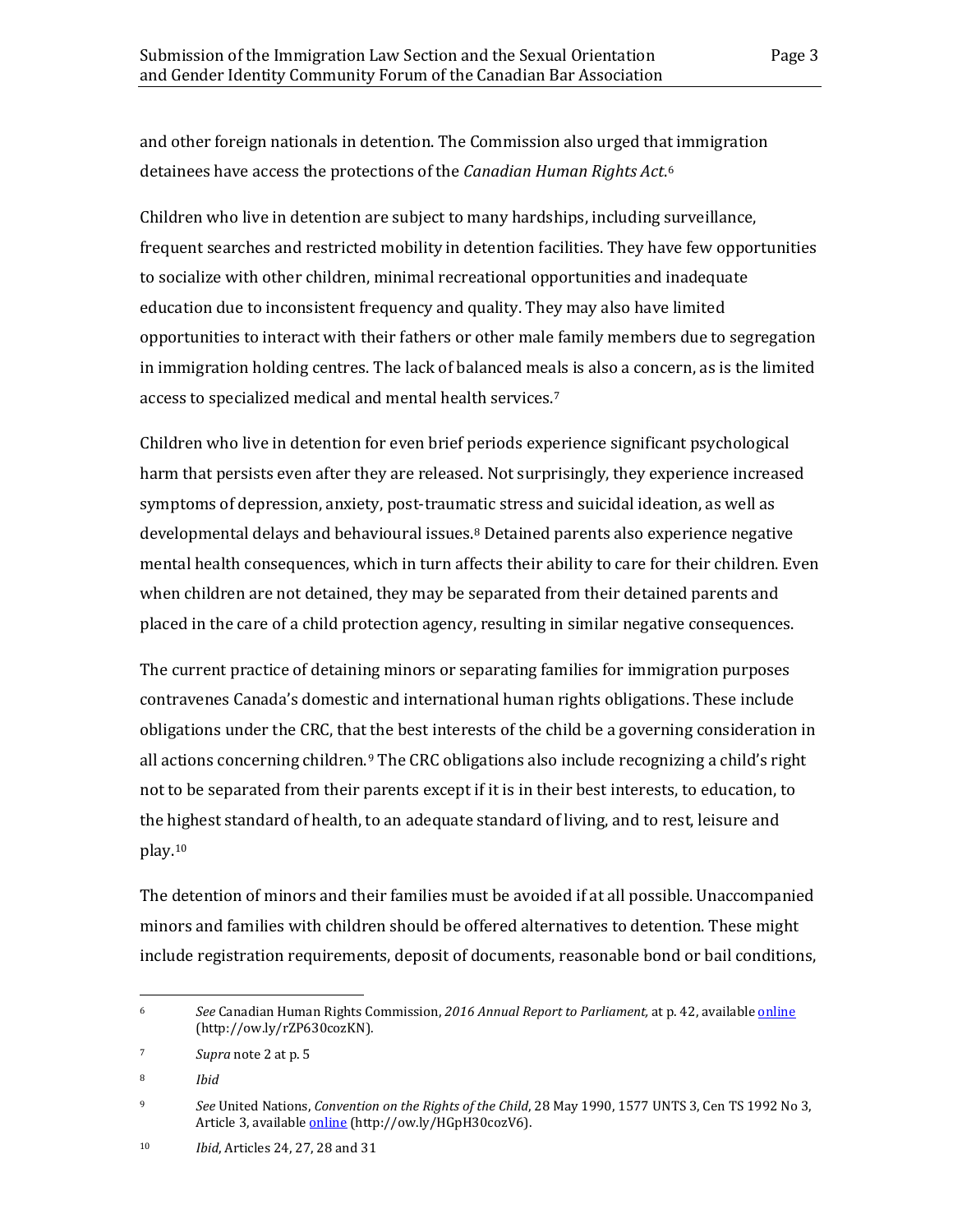use of a surety or guarantor, periodic reporting requirements, electronic monitoring, alternative care (for unaccompanied minors), or case management with supervised release.

The CBA Sections welcome the government's focus on minors and detention and the preservation of the family unit in reforming the immigration detention regime through the new Framework. We also agree with much of the stakeholder feedback on minors and detention highlighted in the Summary Report, including these key concepts:

- The detention of children for immigration purposes is never in their best interests.
- The best interests of the child must be a primary consideration in any decision on detention that affects a child, including decisions on detention of parents or legal guardians.
- Immigration law and regulations should be amended to create a presumption in favour of release for children and families with children.
- Immigration law on designated foreign nationals, including provisions on mandatory detention for children over 16, should be repealed.[11](#page-7-0)
- Amend legislation to require a designated representative to be assigned to a separated minor, beginning with first contact with immigration authorities and throughout the immigration process, not only when they appear before the IRB.
- Detention should never be used to protect minors.
- Unaccompanied minors should not be segregated.
- A consistent national approach is needed to address the assessment of schooling needs for children in detention. Children should be able to go to school and arrangements made to have them transported there. Stimulating activities should also be made available.
- Child protection agencies should be consulted in all cases where parents are unable to care for their children or are absent.

The CBA Sections recommend further clarifying that the best interests of the child is a primary consideration in any decision on detention that affects a child, *regardless of the child's status.* In other words, the best interests of Canadian-born children who may be subject to *de facto* detention to avoid separation from their parents, or who may be placed in alternate care, agreeable to both parties, while the parents are detained, must also be considered.

<span id="page-7-0"></span> $11$ 

<sup>11</sup> *See Immigration and Refugee Protection Act,* R.S.C. 2001, c.27, availabl[e online](http://ow.ly/1z8A30cbT6u) (http://ow.ly/1z8A30cbT6u).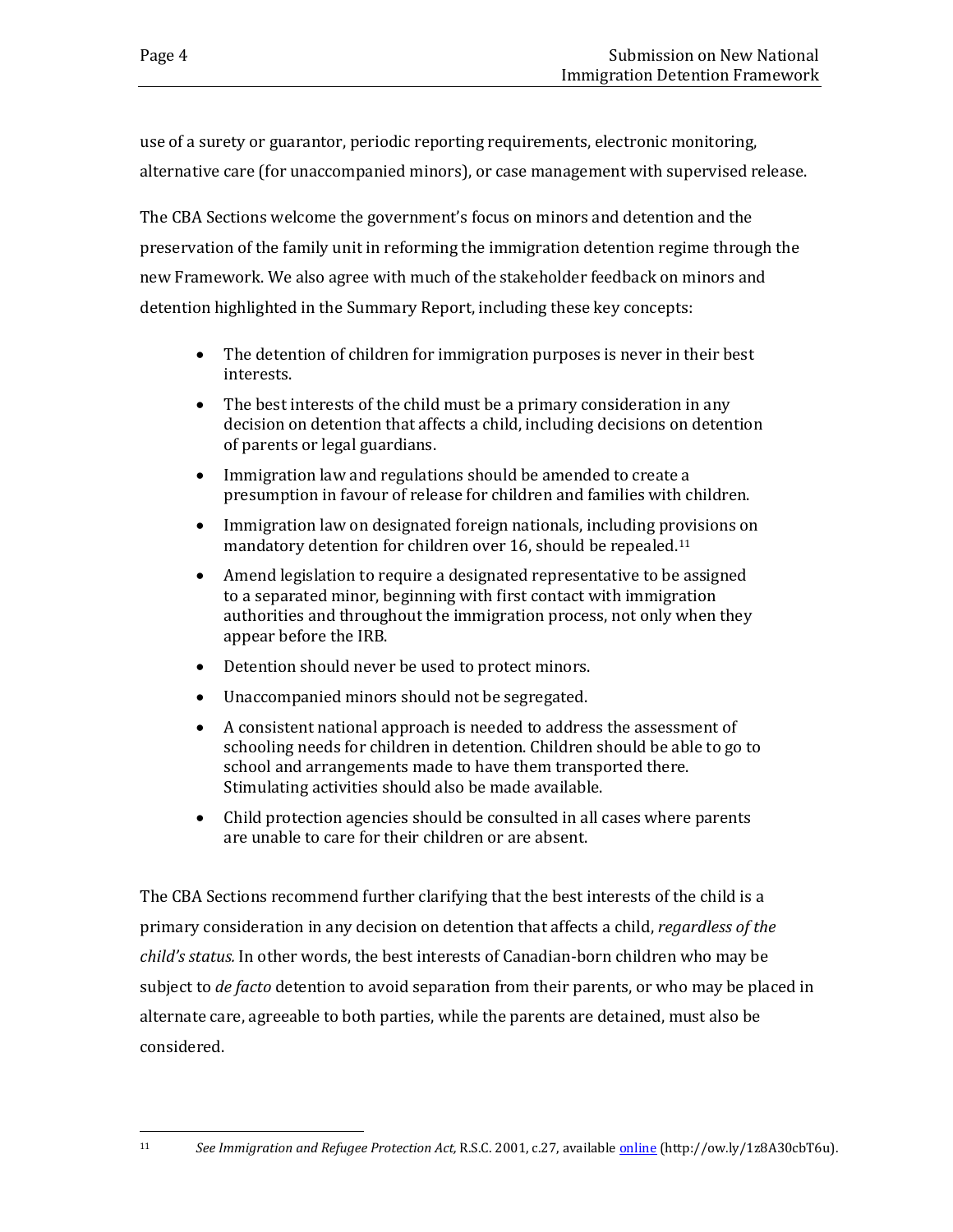We also recommend that in addition to assigning a designated representative to an unaccompanied or separated minor, consideration be given to providing legal representation for these minors.[12](#page-8-0)

Detained children should not be separated from family members while in immigration holding facilities. Where the detention of families cannot be avoided, family units should be available to ensure that children are not segregated from parent or other family members.

In addition to schooling needs, adequate recreational activities should be made available to children, including options for participation in off-site programming. Appropriate medical and mental health services should also be available to minors, including counselling services.

When children are placed in alternate care arrangements (such as with other family members or in foster care), regular contact with detained parents and family members should be facilitated in accordance with Article 9 of the CRC. This should include extended visiting periods, eliminating physical barriers (like plexiglass) between parents and children, child-friendly indoor and outdoor facilities for visits, and the ability to bring food and other amenities to detained family members.

#### **RECOMMENDATIONS**

- **2. The CBA Sections recommend clarifying that the best interests of the child is a primary consideration in any decision on detention that affects a child, regardless of the child's status.**
- **3. The CBA Sections recommend that in addition to assigning a designated representative to an unaccompanied or separated minor, consideration be given to the providing legal representation.**
- **4. The CBA Sections recommend that detained children should not be separated from family members while in immigration holding facilities. Where the detention of families cannot be avoided, family units should be made available.**
- **5. The CBA Sections recommend that in addition to schooling needs, adequate recreational activities should be made available to children, including options for participation in off-site programming.**

<span id="page-8-0"></span><sup>12</sup> 12 *See* Canadian Bar Association, Designated Representatives in Immigration and Refugee Matters: Using Them to the Fullest Potential (December, 2015), availabl[e online \(](http://www.cba.org/CMSPages/GetFile.aspx?guid=9bcfd983-d077-4829-9c64-99120b013dcd)http://ow.ly/KaED30coAvP).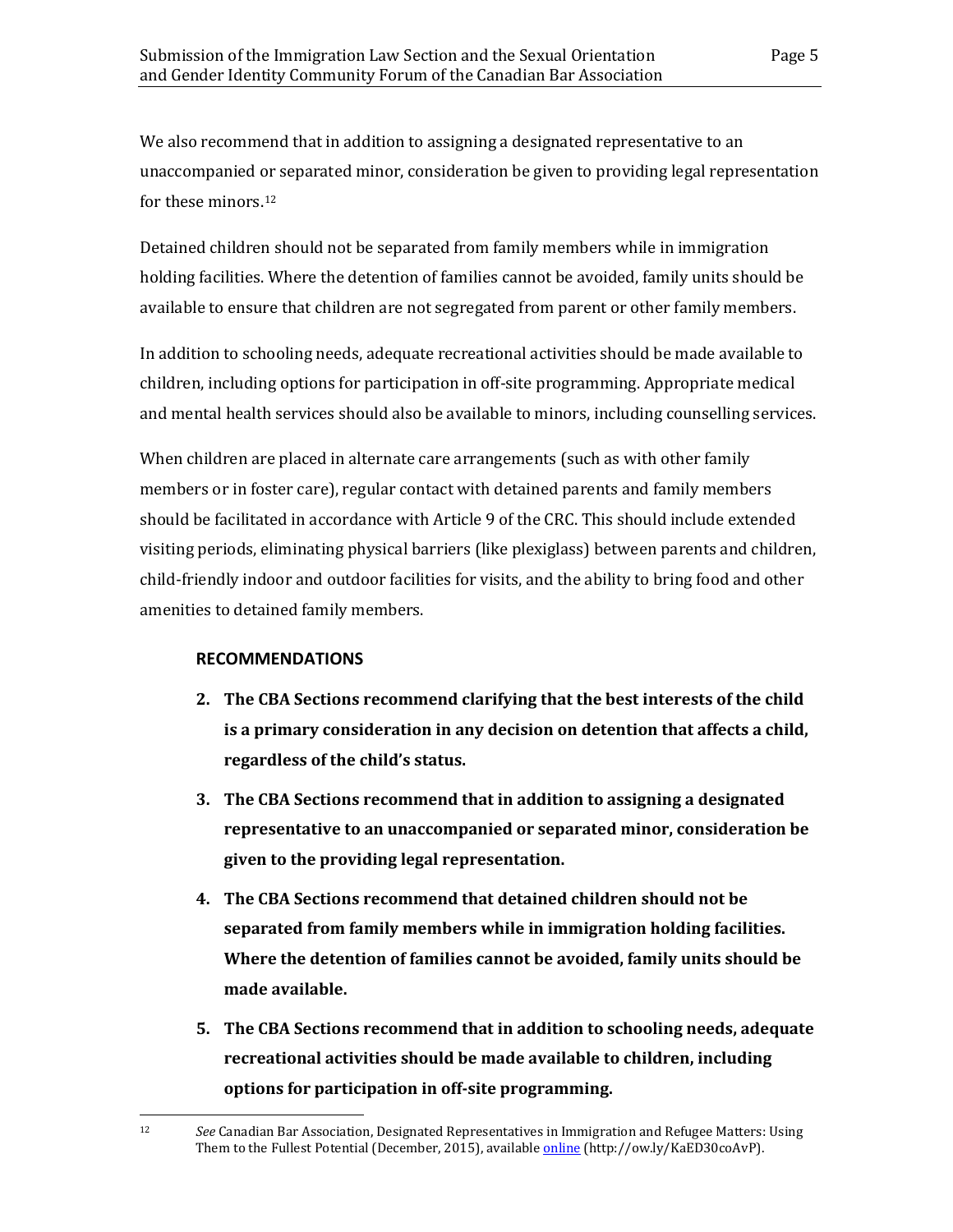- **6. The CBA Sections recommend that appropriate medical and mental health services should be available to minors.**
- **7. The CBA Sections recommend that when children are placed in alternate care arrangements, regular contact with detained parents and family members should be facilitated.**

## <span id="page-9-0"></span>**IV. VIDEOCONFERENCING**

The use of videoconferencing for refugee hearings has been the subject of criticism, and is a controversial issue. A 2004 report by S. Ronald Ellis reviewed the Immigration and Refugee Board of Canada's (IRB) use of videoconferencing in refugee hearings, and assessed the impact the technology on the fairness of the hearings and whether the practice maintains an appropriate balance between fairness and efficiency.[13](#page-9-1)

The report outlined serious disadvantages and weaknesses in using videoconferencing for refugee hearings, raised by IRB members, lawyers and translators. The most significant problem was the deep depersonalization of the hearing environment – the parties have no direct personal contact with those responsible for deciding their fate. Other issues included security of data transferred online or via satellite, the challenge of offering adequate translation remotely, the difficulty in viewing facial expressions and properly assessing credibility, and the additional stress to vulnerable detainees caused by the use of technology.

A matter as fundamental as detention should, at a minimum, allow for the option of an inperson hearing. The CBA Sections recommend that videoconferencing be used for refugee and detention hearings only with the consent of all parties. The Refugee Protection Division's (RPD) Policy Statement on the transfer of files for videoconference hearings (Policy No. 2004-01), allows a claimant to bring an application from their hearing by videoconference to be reassigned to an in-person hearing on the grounds of special circumstances that make an in-person hearing more appropriate. This policy should also apply to detainees at detention hearings, and IRB members should have discretion to call for an in-person hearing. Unrepresented detainees should also have the option to request an in-person hearing.

<span id="page-9-1"></span><sup>13</sup> 

<sup>13</sup> *See* Immigration and Refugee Board of Canada, *Videoconferencing in Refugee Hearings*, availabl[e online](http://www.irb-cisr.gc.ca/Eng/transp/ReviewEval/Pages/Video.aspx) (http://ow.ly/9QdE30coAKt).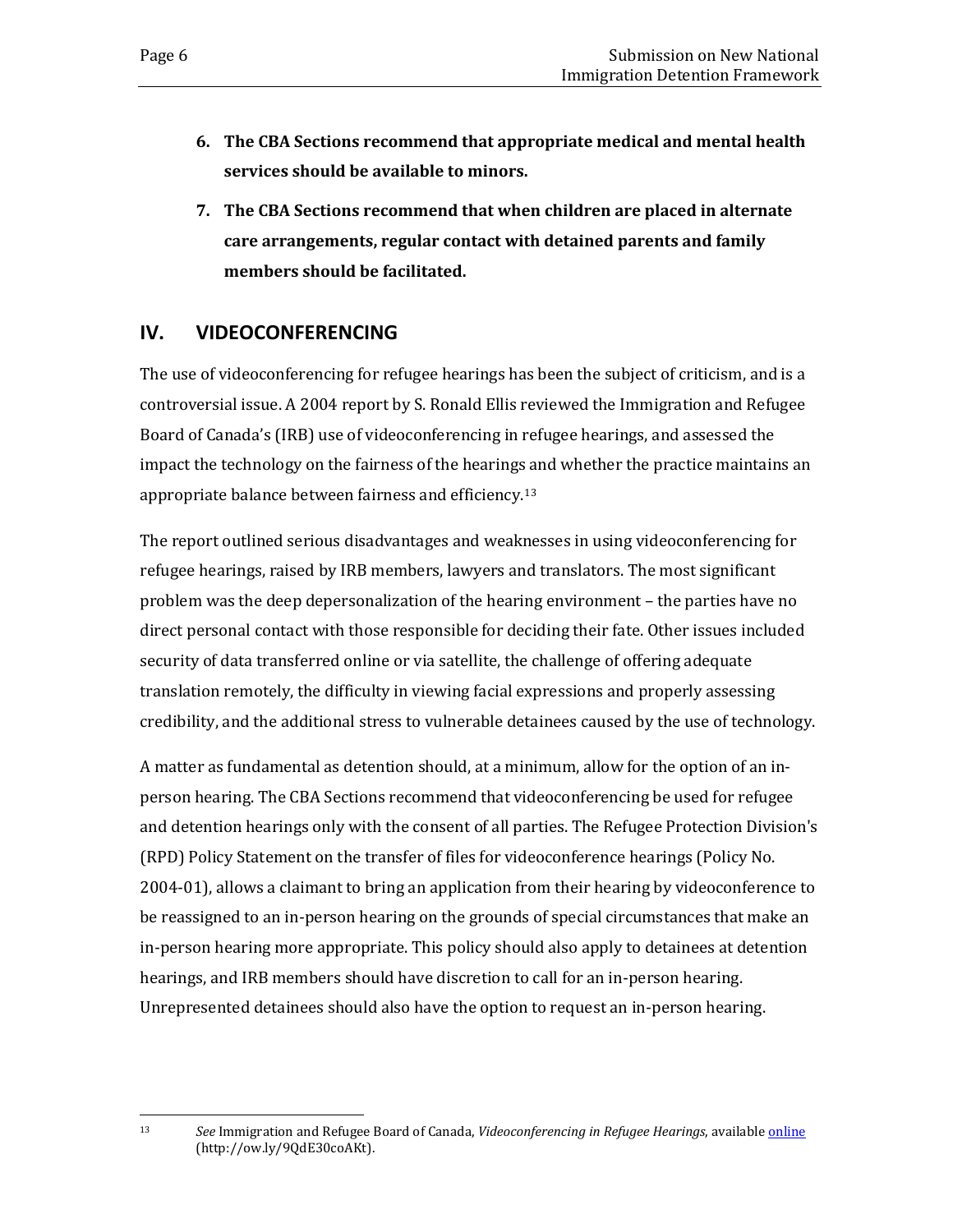#### **RECOMMENDATIONS**

- **8. The CBA Sections recommend that videoconferencing be used for refugee and detention hearings only with the consent of all parties.**
- **9. The CBA Sections recommend that RPD Policy Statement No. 2004-01 on videoconference hearings also apply to detention hearings – allowing detainees to bring an application from a videoconference hearing to request an in-person hearing. This option should also available to unrepresented detainees.**
- **10. The CBA Sections recommend that IRB members have discretion to request an in-person hearing.**

## <span id="page-10-0"></span>**V. GENDER IDENTITY AND EXPRESSION**

Lesbian, gay, bisexual, transgendered and two-spirited individuals may fear for their safety, and face difficulties when placed in immigration detention because of the way they may be perceived by others.

This vulnerable group experiences high rates of discrimination and harassment, as well as violence in detention settings. Trans and intersex individuals in particular, may be at increased risk due to placement in solitary confinement or in a single-sex population that does not correspond to the gender with which they identify.

The CBA Sections have advocated for amendments to laws and policies to protect gender identity and expression rights for many years.[14](#page-10-1) In 2010, the CBA's governing Council urged the federal, provincial and territorial governments to amend laws to ensure equality for all regardless of gender identity or gender expression.[15](#page-10-2)

In 2016, the CBA passed a resolution on *Protecting Gender Identity and Gender Expression Rights in Corrections and Detention*, which identified the elements of a comprehensive, nondiscriminatory detention framework.[16](#page-10-3) We wrote to the Honourable Ralph Goodale,

<span id="page-10-1"></span> $14<sup>1</sup>$ 14 *See* Canadian Bar Association, Bill C-16 — *Canadian Human Rights Act and Criminal Code Amendments (gender identity or expression)* (May 11, 2017), availabl[e online \(](http://www.cba.org/CMSPages/GetFile.aspx?guid=be34d5a4-8850-40a0-beea-432eeb762d7f)http://ow.ly/3kf830coBdI).

<span id="page-10-2"></span><sup>15</sup> *See* Canadian Bar Association, *CBA Resolution 10-01-A: Equality for All Regardless of Gender Identity and Gender Expression* (August 2010), availabl[e online,](http://ow.ly/ItLy309KVzU) (http://ow.ly/ItLy309KVzU).

<span id="page-10-3"></span><sup>16</sup> *See* Canadian Bar Association, *CBA Resolution 16-07-M Protecting Gender Identity and Gender Expression Rights in Corrections and Detention* (February 20-21, 2016), availabl[e online](http://www.cbsa-asfc.gc.ca/agency-agence/consult/consultations/nidf-cnmdi/menu-eng.html) (http://ow.ly/5mkA30coBkY).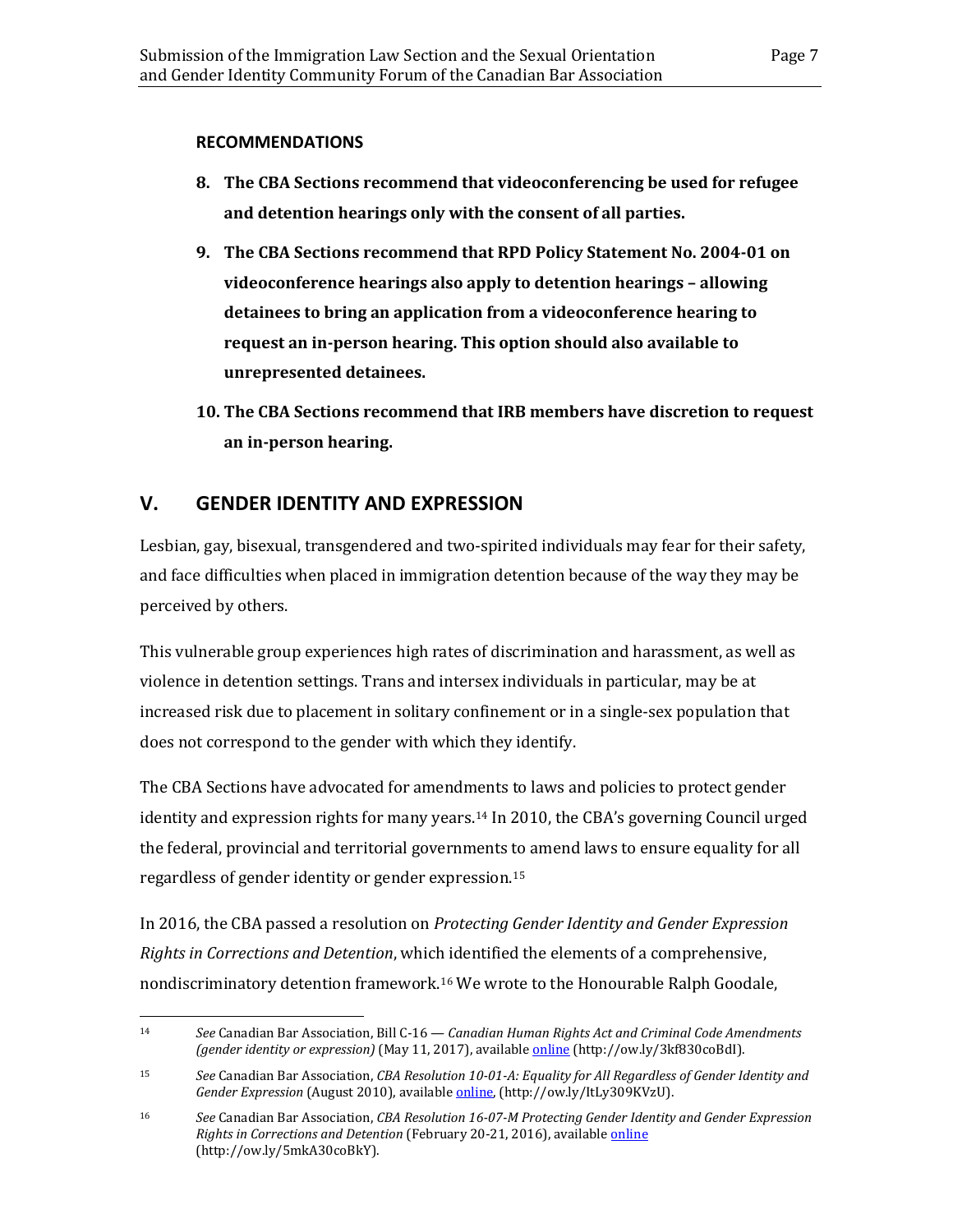Minister of Public Safety and Emergency Preparedness in March 2017, asking the government to address the human rights of transgender people in correctional and detention facilities.[17](#page-11-1)

There is limited consideration of gender identity or expression in CBSA's Summary Report. The only mention is in the context of medical and mental health services – that CBSA officers should receive training on gender and gender identity dynamics as well as the particular vulnerabilities of certain migrants, including lesbian, gay, bi-sexual, trans-sexual and queer.

We recommend explicitly addressing the protection of gender identity and gender expression rights in the Framework, to better reflect the government's commitment to create "a fairer immigration detention system for the humane and dignified treatment of individuals while upholding public safety."[18](#page-11-2) These protections should address concerns about institutional placement, use of segregation, searches, toiletry, access to personal items, and access to health care for this population. They might include, for example, revising policies and practices to reflect the needs and concerns of this group, training to raise awareness on gender identity and expression rights for detention officers, staff and detainees, as well as establishing robust oversight and accountability mechanisms.

#### **RECOMMENDATION**

## **11. The CBA Sections recommend explicitly addressing the protection of gender identity and gender expression rights in the Framework.**

### <span id="page-11-0"></span>**VI. CONCLUSION**

The CBA Sections congratulate the Government of Canada on its efforts to implement a new National Immigration Detention Framework. We agree with many of the recommendations in the Summary Report, and appreciate the opportunity to share our views on issues of particular concern to our members. We trust that our comments on CBSA oversight, minors, videoconferencing, and gender identity and discretion will be of assistance. We would welcome the opportunity to discuss our recommendations further with the CBSA.

<span id="page-11-1"></span><sup>17</sup> 17 *See* Canadian Bar Association, *Gender Identity and Expression Rights in Corrections* (March 17, 2017), available **online** (http://ow.ly/3sGu30coBwC).

<span id="page-11-2"></span><sup>18</sup> *See* Canadian Bar Association, *Bill C-279, Better Protection for Transgender People*, (May 6, 2013), availabl[e online \(](http://www.cba.org/CMSPages/GetFile.aspx?guid=bcbe6e19-2625-436b-b7fe-69a83764c4ff)http://ow.ly/2PTg30coBD6), *See also* Canadian Border Services Agency, CBSA's New National Immigration Detention Framework (January 2017), available *online* (http://ow.ly/goFi30coBJU).